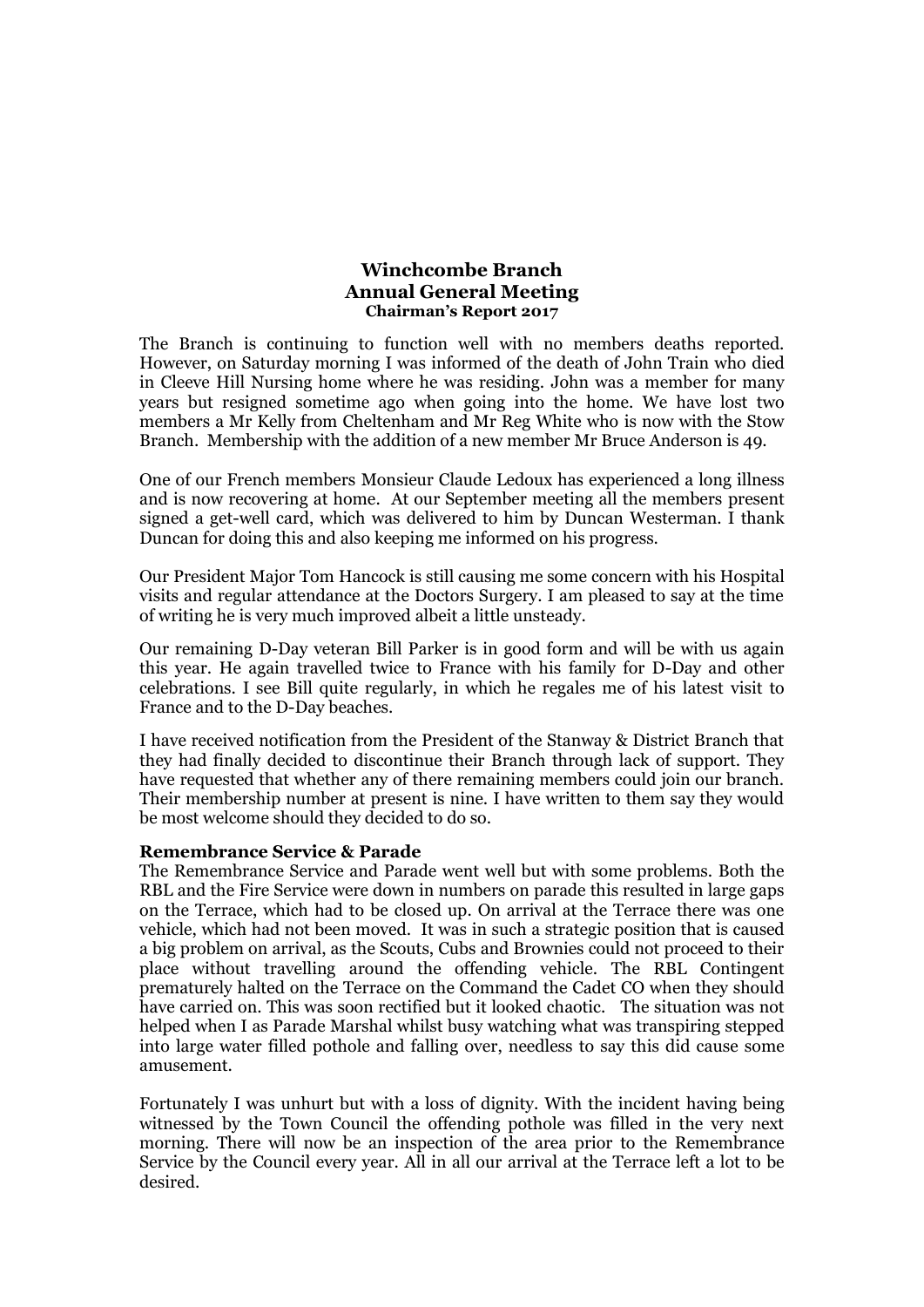My thanks go to our Chaplain The Rt Rev Bishop Peter Firth, and the other clergy for conducting the Service. The Rev John Paul Hoskins gave the reflections. Thanks to John Murphy, the Conservative Club Secretary for ensuring the club was ready afterwards.

Pates Grammar School CCF turned out three detachments of Cadets. My thanks go to Major Cameron MacKay their Commanding Officer.

It was good to see that their old bandmaster Phil Meakin with the Cadet Band and a vast improvement in the playing and the correct marching pace. However, for some reason the Band placed them themselves at the head of the column. In the twenty-six years of being Parade Marshal it's the first time this has happened and was contrary to the instructions on the Parade Document. The result being that as they so far in front of the RBL that when proceeding along North Street and into the High Street the drums were echoing off the buildings which made it difficult to keep step.

I would like to thank the pupil from Pates Grammar School for the excellent reading during the Service. I thank Russell Parker our vice Chairman who has now been appointed Branch Standard Bearer for the way he carried the Standard on Parade. Russell attended a Parade Marshals Course in London and is now allowed to assist me. He has to take a further course before he gets his Parade Marshal Certificate.

I am also delighted that Maurice Fletcher our Standard Bearer for many years has had his knee operation, which was successful. Maurice has informed me that if required he will carry the standard at any time our Standard Bearer is unable to do so.

Unfortunately once again our French members were unable to attend but kindly sent a 100 euros donation for the branch funds. We reciprocated in a small way by sending over some RBL member's badges for them to wear. The number of members who came along to our Sherry reception and Buffet after the service up on last year, which was good.

#### **11.11.11.**

We had a good turnout of members and others at the Town Hall for 11.11.11. Our Chaplain The Rt Rev Peter Firth led the prayers and silence.

#### **Lent Lunch**

Rosemary Hancock once again organised another successful Lent Lunch, which £555 was raised for the Poppy Appeal, My thanks go to Rosemary and her helpers, as well as John Markwick and his wife Sheila for organising the raffle. Sad to say this it was Rosemary's last lunch. Thank you Rosemary excellent way you organised the lunch. Everyone is agreed you will be sorely missed and in many ways irreplaceable.

#### **Poppy Appeal**

With Mandy's hard work and diligence the Poppy Appeal at the time of this report stands at £10,300 a staggering amount and remarkable achievement, this would have been more but the extra donation promised by Travellers Finds from the sale of their Poppy's did not materialise. My thanks also go to Sarah Yetman for assisting Mandy.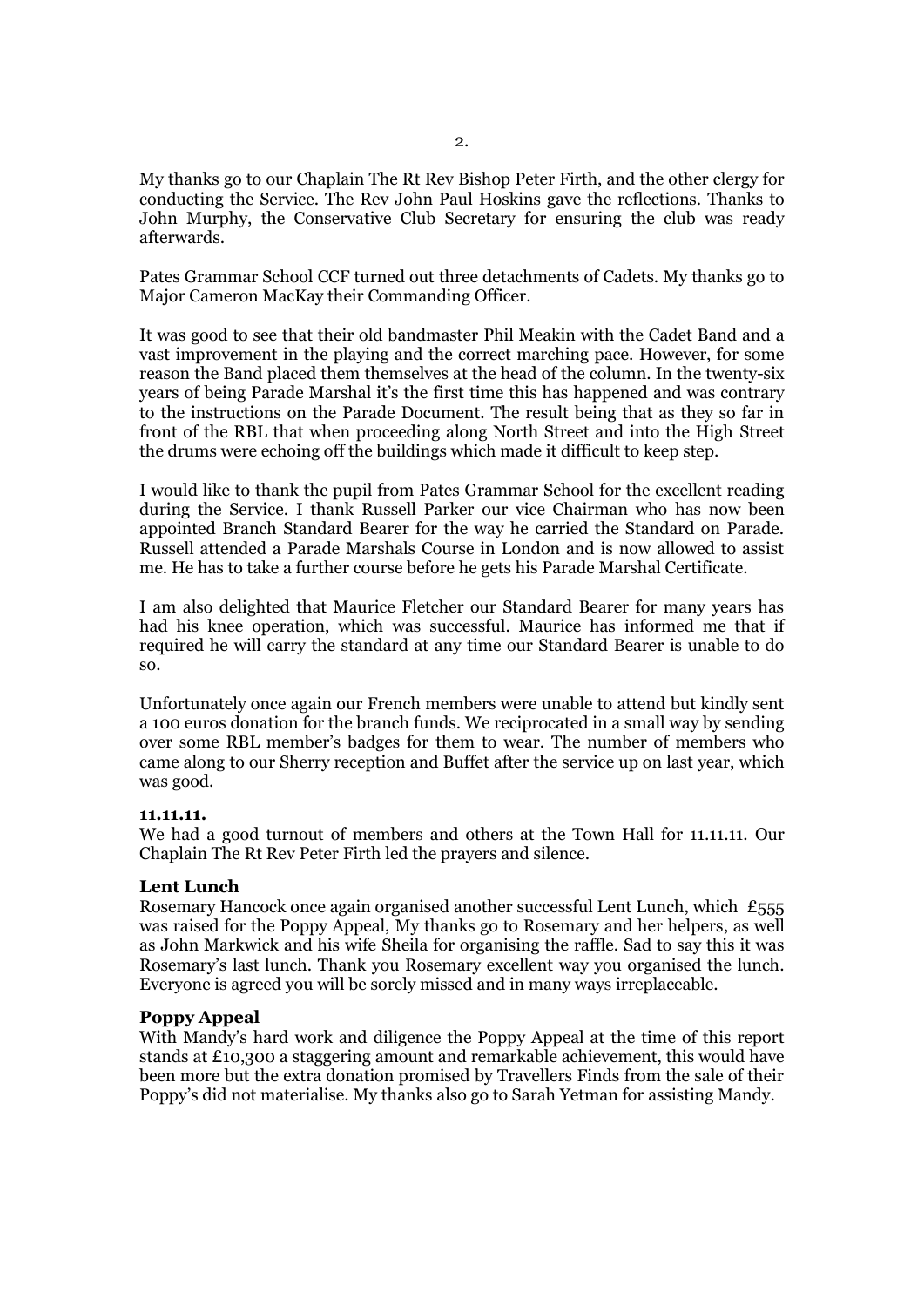## **Poppy Appeal Concert**

Once again our poppy appeal Concert took place once again at Winchcombe Senior School. We had the Winchcombe Concert Brass and The Winchcombe Community choir. The Community Choir turned out to be a little disappointing but nevertheless everyone seemed to be enjoying it all and a profit was made.

# **Welfare**

All has been quiet on the welfare front with no cases having to be dealt with by the Branch. However we did have a Mrs Latham who lives in Winchcombe requested help after the death of her husband, He was a timeserving Army man but not a branch member. Our Welfare officer Major Tom Hancock made a number of visits. As there was no one else available I attended the funeral with the Standard.

## **General**

I along with our President and Hon Secretary attended the County Conference in January.

Roger Shakespeare accompanied by Duncan Westerman kindly laid two RBL wreaths at the French Ceremony in Cherbourg.

# **Social**

We had an excellent attendance for our Branch Christmas Lunch at the Corner Cupboard Inn. Once again the food and the service were excellent and was enjoyed by all.

Finally, I would like to thank the following, our President Major Tom Hancock for his support throughout the year and the excellent way he commanded the Remembrance Parade.

Squadron leader Richard Lane our fundraiser for his help and support and sound constructive advice when required. Also John Williams for his regular attendance and good advice when needed.

Our treasurer Michael Paish**,** who works diligently and tirelessly to keep our accounts in good order, whilst once again, having to adapt to the various changes in accounting sent from Head Office. A big thank you Michael for your patience and perseverance. We owe you a great debt.

Mandy Clements-Hunt, for her continued enthusiasm, dedication to her role as P.A.O.

Roger Shakespeare for his continued support. The Town Council, for taking on the task of putting out our cones and collecting them up after the service.

Sadly Reg Collings our Hon Secretary who also takes on the role as Membership Secretary has asked if could stand down. Reg really has been great help; he goes about his business in a quiet unassuming way, totally reliable. I am sorry to see him go. When finding myself with an unexpected illness, which required many visits the hospital. Reg has been an inspiration to me having gone through a similar problem a few years ago. He accompanied me to hospital on occasion gave me great comfort and support. I am pleased to say the Reg and his wife Daphne has become good friends.